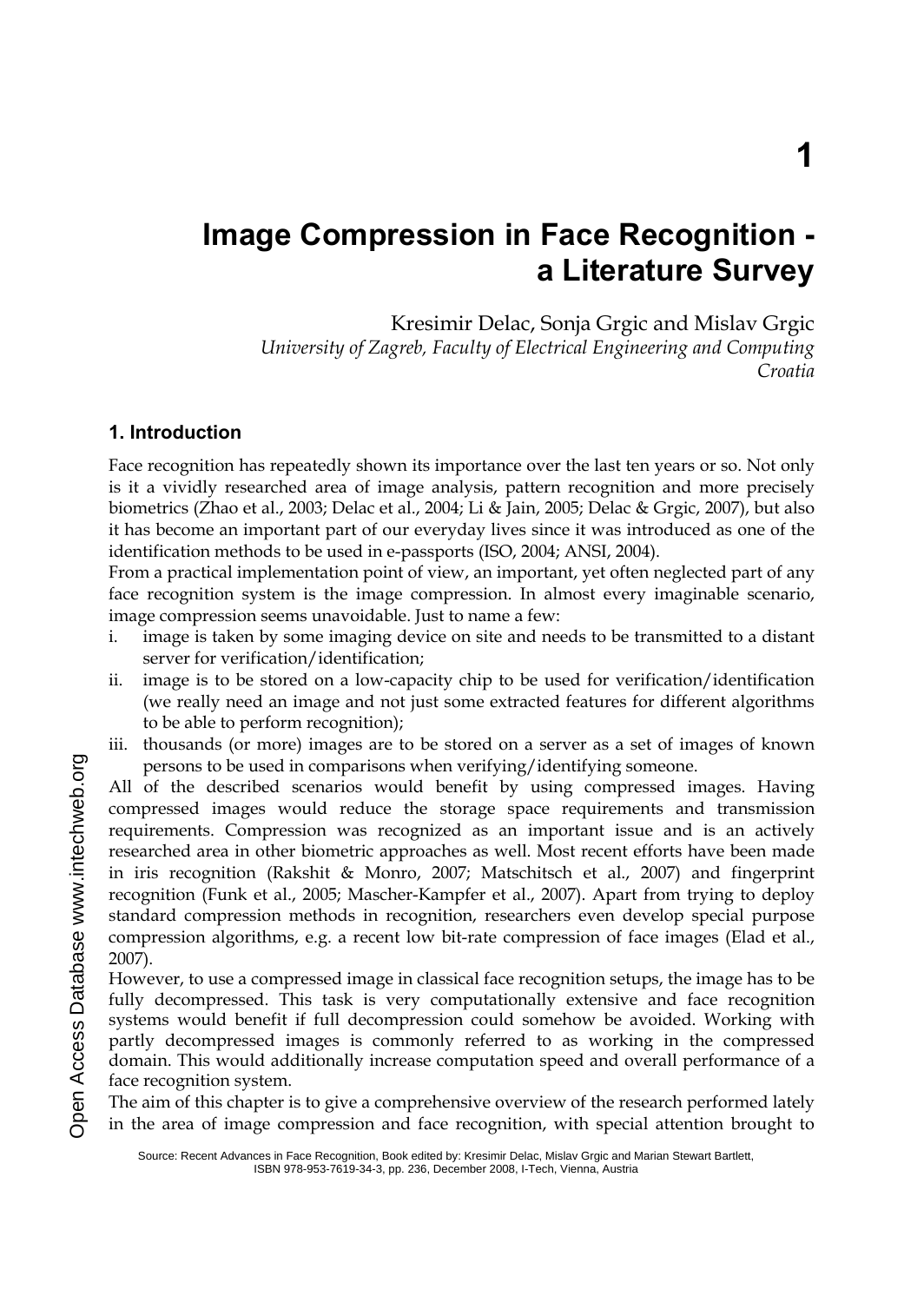performing face recognition directly in the compressed domain. We shall try to link the surveyed research hypotheses and conclusions to some real world scenarios as frequently as possible. We shall mostly concentrate on JPEG (Wallace, 1991) and JPEG2000 (Skodras et al., 2001) compression schemes and their related transformations (namely, Discrete Cosine Transform and Discrete Wavelet Transform). We feel that common image compression standards such as JPEG and JPEG2000 have the highest potential for actual usage in real life, since the image will always have to decompressed and presented to a human at some point. From that perspective it seems reasonable to use a well-known and commonly implemented compression format that any device can decompress.

The rest of this chapter comprises of four sections. In section 2 we shall give an overview of research in spatial (pixel) domain, mainly focusing on the influence that degraded image quality (due to compression) has on recognition accuracy. In section 3 we shall follow the same lines of thought for the transform (compressed) domain research, also covering some research that is well connected to the topic even though the actual experiments in the surveyed papers were not performed with face recognition scenarios. We feel that the presented results from other research areas will give potential future research directions. In section 4 we review the presented material and try to pinpoint some future research directions.

## **2. Spatial (pixel) domain**

In this section, we shall give an overview of research in spatial (pixel) domain, mainly focusing on the influence that degraded image quality (due to compression) has on recognition accuracy. As depicted in Fig. 1, the compressed data is usually stored in a database or is at the output of some imaging equipment. The data must go through entropy decoding, inverse quantization and inverse transformation (IDCT in JPEG or IDWT in JPEG2000) before it can be regarded as an image. Such a resulting decompressed image is inevitably degraded, due to information discarding during compression. Point A thus represents image pixels and we say that any recognition algorithm using this information works in spatial or pixel domain. Any recognition algorithm using information at points B, C or D is said to be working in compressed domain and is using transform coefficients rather than pixels at its input. The topic of papers surveyed in this section is the influence that this degradation of image quality has on face recognition accuracy (point A in Fig. 1). The section is divided into two subsections, one describing JPEG-related work and one describing JPEG2000-related work. At the end of the section we give a joint analysis.



Fig. 1. Block diagram of decompression procedure in transform coding scenario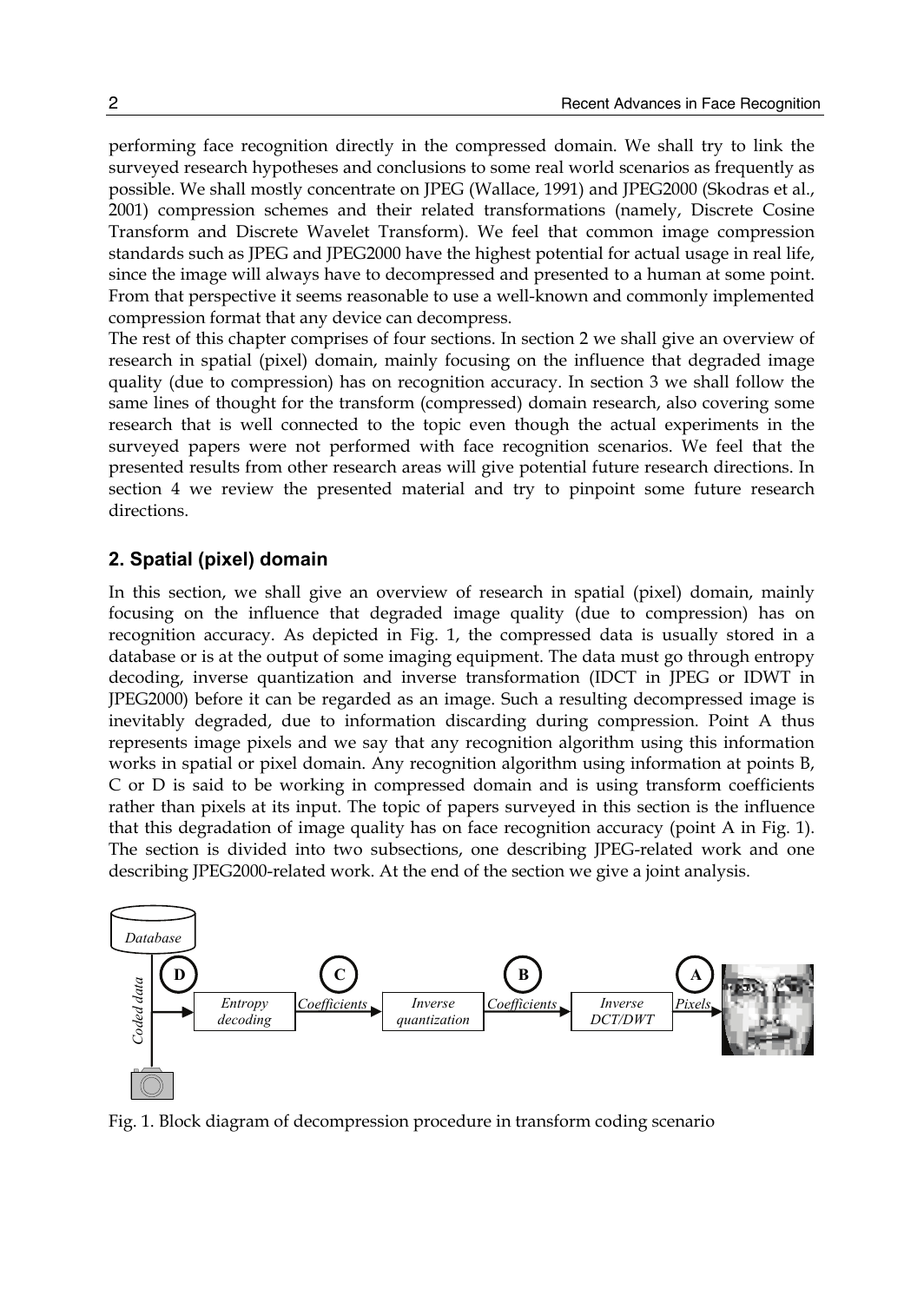#### **2.1 JPEG**

In their FRVT 2000 Evaluation Report, Blackburn et al. tried to evaluate the effects of JPEG compression on face recognition (Blackburn et al., 2001). They simulated a hypothetical reallife scenario: images of persons known to the system (the gallery) were taken in near-ideal conditions and were uncompressed; unknown images (the probe set) were taken in uncontrolled conditions and were compressed at a certain compression level. Prior to experimenting, the compressed images were uncompressed (thus, returning to pixel domain), introducing compression artifacts that degrade image quality. They used standard galley set (*fa*) and probe set (*dup1*) of the FERET database for their experiments. The images were compressed to 0.8, 0.4, 0.25 and 0.2 bpp. The authors conclude that compression does not affect face recognition accuracy significantly. More significant performance drops were noted only under 0.2 bpp. The authors claim that there is a slight increase of accuracy at some compression ratios and that they recommend further exploration of the effects that compression has on face recognition.

Moon and Phillips evaluate the effects of JPEG and wavelet-based compression on face recognition (Moon & Phillips, 2001). The wavelet-based compression used is only marginally related to JPEG2000. Images used as probes and as gallery in the experiment were compressed to 0.5 bpp, decompressed and then geometrically normalized. System was trained on uncompressed (original) images. Recognition method used was PCA with L1 as a nearest neighbor metric. Since they use FERET database, again standard gallery set (*fa*) was used against two also standard probe sets (*fb* and *dup1*). They noticed no performance drop for JPEG compression, and a slight improvement of results for wavelet-based compression.

Wat and Srinivasan (Wat & Srinivasan, 2004) explored the effects of JPEG compression on PCA and LDA with the same setup as in (Blackburn et al., 2001) (FERET database, compressed probes, uncompressed gallery). Results were presented as a function of JPEG quality factor and are therefore very hard to interpret (the same quality factor will result in a different compression ratios for different images, dependent on the given image's statistical properties). By using two different histogram equalization techniques as a preprocessing, they claim that there is a slight increase in performance with the increase in compression ratio for LDA in the illumination task (*fc* probe set). For all other combinations, the results remain the same or decrease with higher compressions. This is in slight contradiction with results obtained in (Blackburn et al., 2001).

#### **2.2 JPEG2000**

JPEG2000 compression effects were tested by McGarry et al. (McGarry et al., 2004) as part of the development of the ANSI INCITS 385-2004 standard: "Face Recognition Format for Data Interchange" (ANSI, 2004), later to become the ISO/IEC IS 19794-5 standard: "Biometric Data Interchange Formats - Part 5: Face Image Data" (ISO, 2004). The experiment included compression at a compression rate of 10:1, later to become an actual recommendation in (ANSI, 2004) and (ISO, 2004). A commercial face recognition system was used for testing a vendor database. There are no details on the exact face recognition method used in the tested system and no details on a database used in experiments. In a similar setup as in previously described papers, it was determined that there is no significant performance drop when using compressed probe images. Based on their findings, the authors conjecture that compression rates higher than 10:1 could also be used, but they recommend a 10:1 compression as something that will certainly not deteriorate recognition results.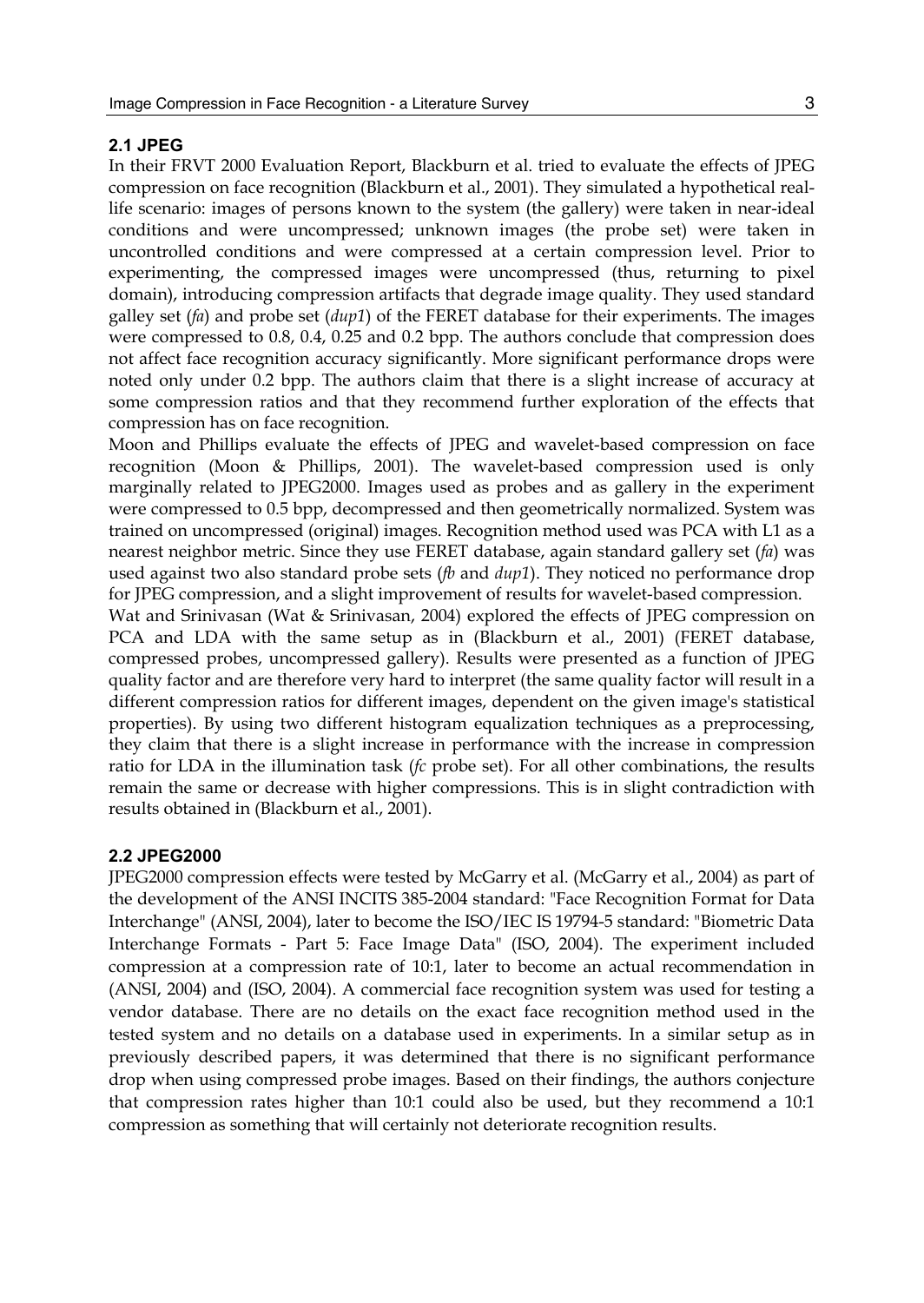Wijaya and Savvides (Wijaya & Savvides, 2005) performed face verification on images compressed to 0.5 bpp by standard JPEG2000 and showed that high recognition rates can be achieved using correlation filters. They used CMU PIE database and performed two experiments to test illumination tolerance of the MACE filters-based classifier when JPEG2000 decompressed images are used as input. Their conclusion was also that compression does not adversely affect performance.

Delac et al. (Delac et al., 2005) performed the first detailed comparative analysis of the effects of standard JPEG and JPEG2000 image compression on face recognition. The authors tested compression effects on a wide range of subspace algorithm - metric combinations (PCA, LDA and ICA with L1, L2 and COS metrics). Similar to other studies, it was also concluded that compression does not affect performance significantly. The conclusions were supported by McNemar's hypothesis test as a means for measuring statistical significance of the observed results. As in almost all the other papers mentioned so far some performance improvements were noted, but none of them were statistically significant.

The next study by the same authors (Delac et al., 2007a) analyzed the effects that standard image compression methods (JPEG and JPEG2000) have on three well-known subspace appearance-based face recognition algorithms: PCA, LDA and ICA. McNemar's hypothesis test was used when comparing recognition accuracy in order to determine if the observed outcomes of the experiments are statistically important or a matter of chance. Image database chosen for the experiments was the grayscale portion of the FERET database along with accompanying protocol for face identification, including standard image gallery and probe sets. Image compression was performed using standard JPEG and JPEG2000 coder implementations and all experiments were done in pixel domain (i.e. the images are compressed to a certain number of bits per pixel and then uncompressed prior to use in recognition experiments). The recognition system's overall setup that was used in experiments was twofold. In the first part, only probe images were compressed and training and gallery images were uncompressed. This setup mimics the expected first step in implementing compression in real-life face recognition applications: an image captured by a surveillance camera is probed to an existing high-quality gallery image.

In the second part, a leap towards justifying fully compressed domain face recognition is taken by using compressed images in both training and testing stage. In conclusion, it was shown, contrary to common opinion, not only that compression does not deteriorate performance but also that it even improves it slightly in some cases (Fig. 2).

## **2.3 Analysis**

The first thing that can be concluded from the papers reviewed in the above text is that all the authors agree that compression does not deteriorate recognition accuracy, even up to about 0.2 bpp. Some papers even report a slight increase in performance at some compression ratios, indicating that compression could help to discriminate persons in spite of the inevitable image quality degradation.

There are three main experimental setups used in surveyed papers:

- 1. training set is uncompressed; gallery and probe sets are compressed;
- 2. training and gallery sets are uncompressed; probe sets are compressed;
- 3. all images used in experiment are compressed;

Each of these setups mimics some expected real life scenarios, but most of the experiments done in research so far are performed using setup 2. Rarely are different setups compared in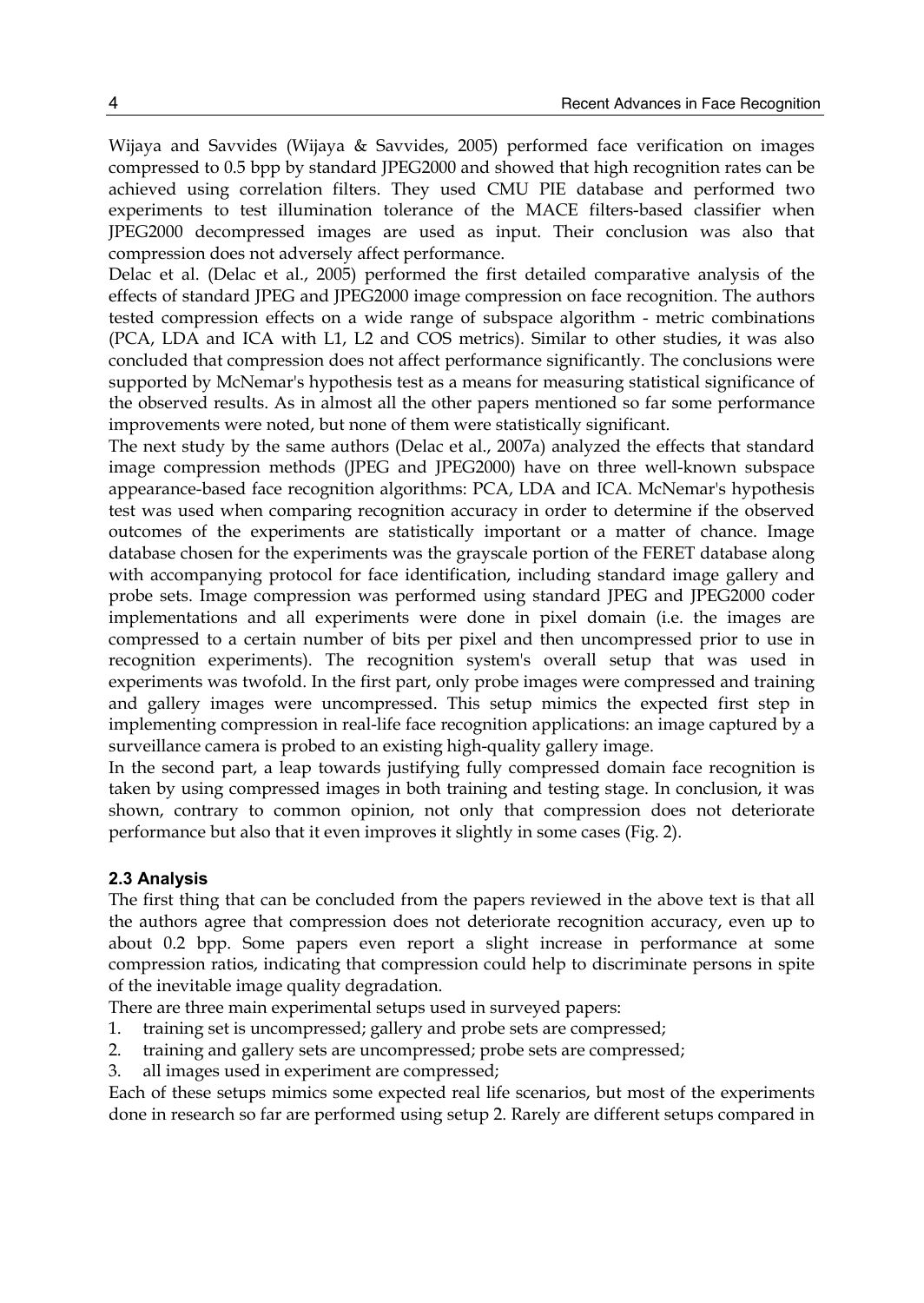

Fig. 2. ICA+COS performance as a function of bpp: (a) *fb* probe set, (b) *fc* probe set, (c) *dup1* probe set, (d) *dup2* probe set from (Delac et al., 2005)

a single paper. All the papers give the results in a form of a table or some sort of a curve that is a function of compression ratio, using an identification scenario. Verification tests with ROC graphs are yet to be done (it would be interesting to see a family of ROC curves as a function of compression ratios).

As far as the algorithms used for classification (recognition) go, most of the studies use wellknown subspace methods, such as PCA, LDA or ICA. More classification algorithms should be tested to further support the claim that it is safe to use compression in face recognition. Again, with the exception of (Delac et al., 2007a), there are no studies that would compare JPEG and JPEG2000 effects in the same experimental setup. JPEG2000 studies are scarce and we believe that possibilities of using JPEG2000 in a face recognition system should be further explored.

## **3. Transform (compressed) domain**

Before going to individual paper analysis in this section, we would like to introduce some terminology needed to understand the rest of the text. Any information that is extracted from completely compressed data (all the steps in transform coding process were done) is considered to reside in a fully compressed domain (Seales et al., 1998). Thus, fully compressed domain would be the point D in Fig. 1. Papers that we shall review here deal with the semi-compressed domain of simply compressed domain, meaning that some of the steps in decompression procedure were skipped and the available data (most often the transformed coefficients) were used for classification (face recognition in our case). Looking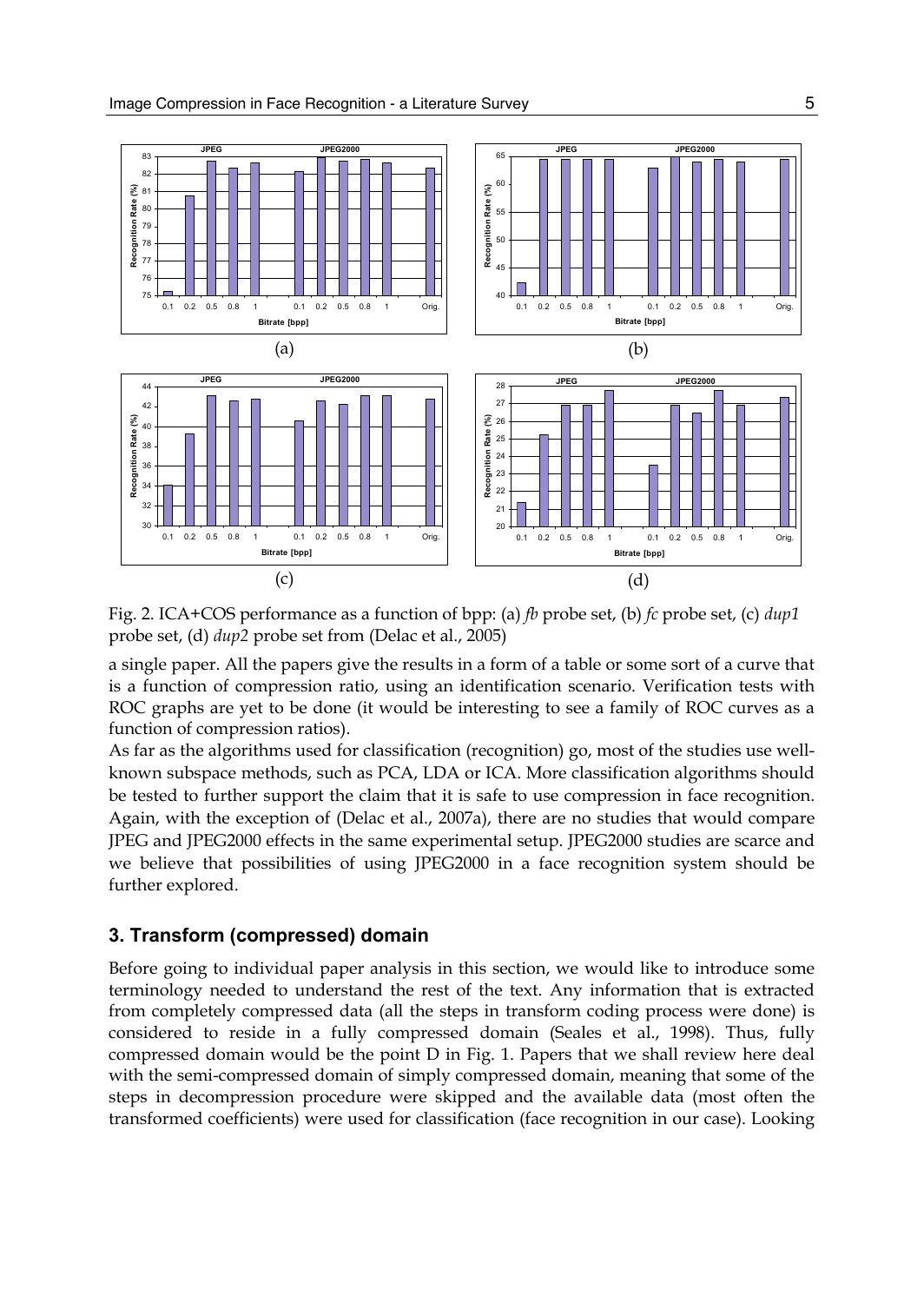at Fig. 1, we can say that those are points B and C in the decompression chain, and this is exactly what most of the papers described here use.

An important issue that comes to mind when thinking about face recognition algorithms that would operate in compressed domain is the face detection. We shall here just say that face detection in compressed domain is possible and that some work has been done on this. An interested reader can refer to (Lou & Eleftheriadis, 2000; Fonseca & Nesvadha, 2004) for a good example of research done in this area.

#### **3.1 JPEG (DCT coefficients)**

One of the first works done on face recognition in compressed domain was done by Shneier and Abdel-Mottaleb (Shneier & Abdel-Mottaleb, 1996). In their work, the authors used binary keys of various lengths, calculated from DCT coefficients within the JPEG compression scheme. Standard JPEG compression procedure was used, but exact compression rate was not given. Thus, there is no analysis on how compression affects the results. Experimental setup included entropy decoding before coefficients were analyzed. Even though the paper is foremost on image retrieval, it is an important study since authors use face recognition to illustrate their point. Unfortunately, there is little information on the exact face recognition method used and no information on face image database.

Seales et al. (Seales et al., 1998) gave a very important contribution to the subject. In the first part of the paper, they give a detailed overview of PCA and JPEG compression procedure and propose a way to combine those two into a unique recognition system working in compressed domain. Then they provide an interesting mathematical link between Euclidean distance (i.e. similarity - the smaller the distance in feature space, the higher the similarity in the original space) in feature space derived from uncompressed images, feature space derived from compressed images and correlation of images in original (pixel) space. Next, they explore how quantization changes the resulting (PCA) feature space and they present their recognition results (the achieved recognition rate) graphically as a function of JPEG quality factor and the number of eigenvectors used to form the feature space. The system was retrained for each quality factor used. In their analysis at the end of the papers, the authors argue that loading and partly decompressing the compressed images (i.e. working in compressed domain) is still faster than just loading the uncompressed image. The recognition rate is significantly deteriorated only when just a handful of eigenvectors are used and at very low quality factors.

Eickeler et al. (Eickeler e al., 1999; Eickeler et al., 2000) used DCT coefficients as input to Hidden Markov Models (HMM) for classification. Compressed image is entropy decoded and inversely quantized before features are extracted from the coefficients. Fifteen DCT coefficients are taken from each  $8 \times 8$  block in a zigzag manner (u + v  $\leq 4$ ; u, v = 0, 1, ..., 7) and those coefficients are rearranged in a  $15 \times 1$  feature vector. Thus, the features (extracted from one image) used as input to HMM classification make a  $15 \times n$  matrix, where n is the total number of  $8 \times 8$  blocks in an image. The system is tested on a database of images of 40 persons and results are shown as a function of compression ratio (Fig. 3). Recognition rates are practically constant up to compression ratio of 7.5 : 1 (1.07 bpp). At certain compression ratios, authors report a 5.5 % increase in recognition ratio compared to results obtained in the same experiment with uncompressed images. Recognition rate drops significantly only after compression ratio of 12.5 : 1 (0.64 bpp).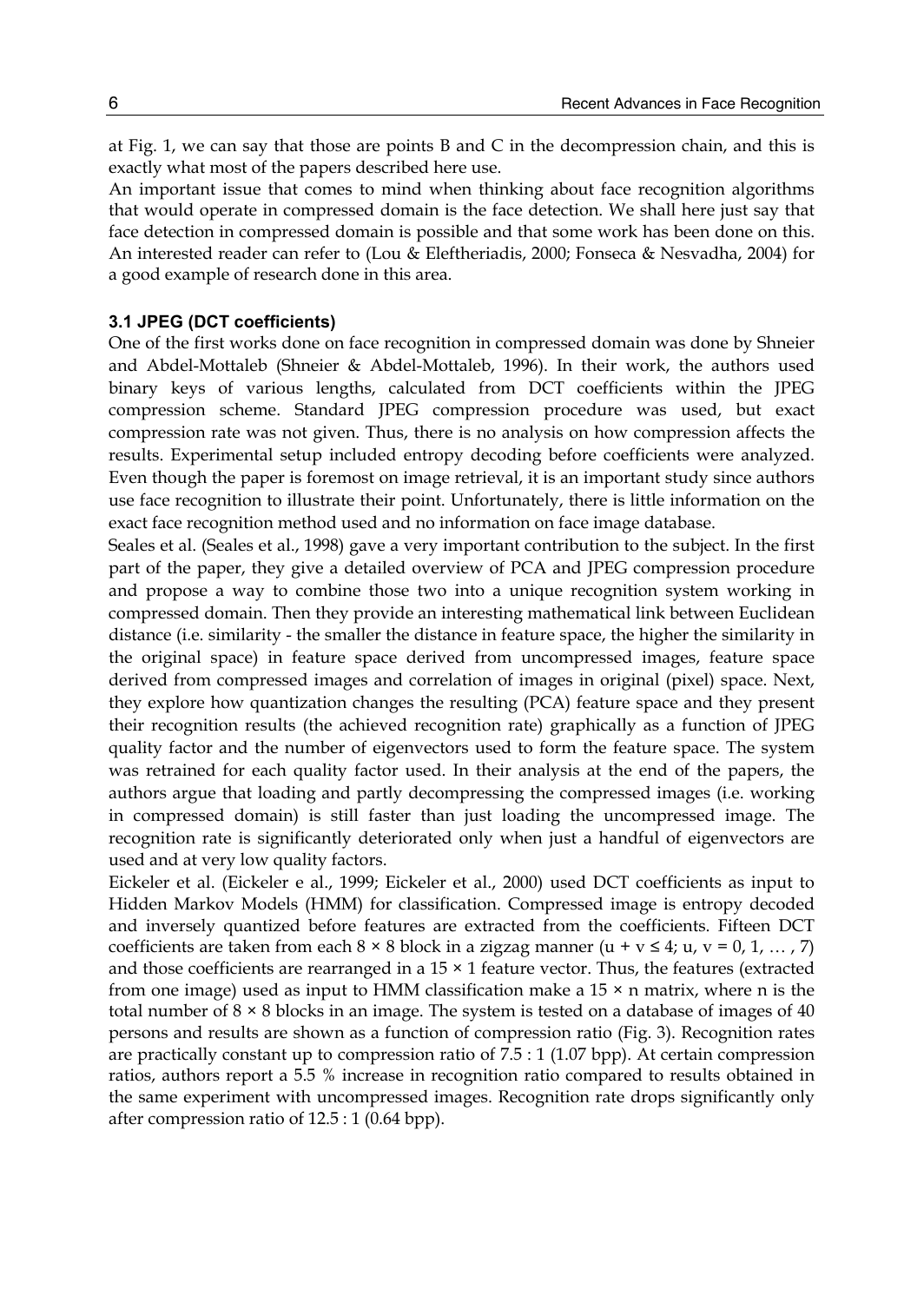

Fig. 3. A plot of recognition ratio vs. compression ratio from Eickeler et al. experiments (Eickeler et al., 2000)

Hafed and Levine (Hafed & Levine, 2001) performed related research using DCT, but they did not follow standard JPEG compression scheme. Instead, they performed DCT over the whole image and kept top 49 coefficients to be used in a standard PCA recognition scenario. The principle on which they choose those 49 coefficients is not given. In their experiment, compared to using uncompressed images, they report a 7 % increase in recognition rate. The experiment was performed on a few small databases and the results are given in tables for rank 1 and in form of a CMS curves for higher ranks.

Ngo et al. (Ngo et al., 2001) performed another related study, originally concerned with image indexing rather than face recognition. The authors took the first 10 DCT coefficients (in a zigzag order) of each  $8 \times 8$  block and based on those 10 DCT coefficients they calculate different statistical measures (e.g. color histograms). Actual indexing is performed using covariance matrices and Mahalanobis distance. With their approach, they achieved an increase in computational speed of over 40 times compared to standard image indexing techniques. At the end of their paper the authors also report how they increased texture classification results by describing textures with variance of the first 9 AC DCT coefficients.

Inspired by human visual system, Ramasubramanian et al. (Ramasubramanian et al., 2001) joined DCT and PCA into a face recognition system based on the transformation of the whole image (since there is no division of the image into blocks, there is no real relation to JPEG). In the first experiment, all available coefficients were used as input to PCA and the yielded recognition rate was used as a benchmark in the following experiments. In the following experiments, they reduce the number of coefficients (starting with higher frequency coefficients). Analyzing the overall results, they conclude that recognition rates increase with the number of available coefficients used as input to PCA. This trend continues up to 30 coefficients. When using more than 30 coefficients the trend of recognition rate increase stops. They use their own small database of 500 images.

Tjahyadi et al. (Tjahyadi et al., 2004) perform DCT on 8 × 8 blocks and then calculate energy histograms over the yielded coefficients. They form several different feature vectors based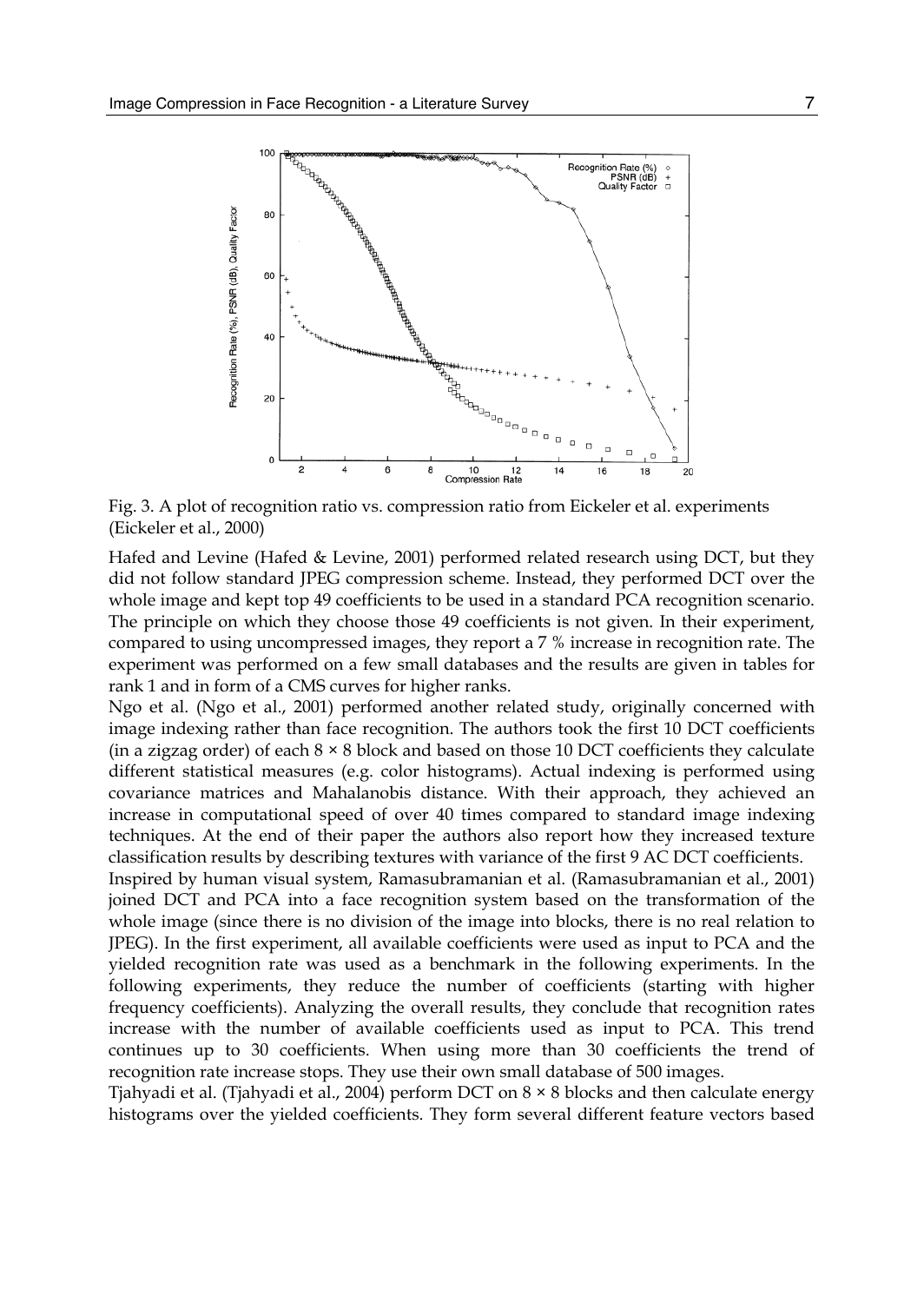on those histograms and calculate Euclidean distance between them as a means of classifying images. They test their system on a small database (15 persons, 165 images) and get an average recognition rate increase of 10 % compared to standard PCA method. In their conclusion, they propose combining their energy histogram-based features with some standard classification method, such as PCA, LDA or ICA. They argue that such a complex system should further increase recognition rate.

Chen et al. (Chen et al., 2005) gave a mathematical proof that orthonormal transformation (like DCT) of original data does not change the projection in PCA and LDA subspace. Face recognition system presented in this paper divides the image in  $8 \times 8$  blocks and performs standard DCT and quantization on each block. Next, feature vectors are formed by rearranging all the coefficients in a zigzag manner. By using the FERET database and standard accompanying test sets, they showed that recognition rates of PCA and LDA are the same with uncompressed images and in compressed domain. Results remain the same even when only 20 (of the available 64) low frequency coefficients for each block are used as features. Fig. 4 shows the results of their experiments for PCA with *fc* and *dup2* probe sets.



Fig. 4. Performance of PCA in JPEG DCT domain with 20 coefficients and 64 coefficients of each block for the *fc* (left) and *dup2* (right), from (Chen et al., 2005)

They concluded that significant computation time savings could be achieved by working in compressed JPEG domain. These savings can be achieved in two ways: i) by avoiding inverse transformation (IDCT) and ii) by using only a subset of all available coefficients (20 per each  $8 \times 8$  block in this case). Another obvious consequence of their experiments is the fact that storage requirements also drop considerably.

The works presented in (Jianke et al., 2003; Pan et al., 2000) are another example of face recognition in compressed domain, but they are very similar to all the papers already presented in this section. Valuable lessons can be learned from content-based image retrieval (CBIR) research and some good examples from that area can be found in (Lay & Ling, 1999; Jiang et al., 2002; Climer & Bahtia, 2002; Feng & Jiang, 2002; Wu & Liu, 2005; Zhong & Defée, 2004; Zhong & Defée, 2005).

## **3.2 JPEG2000 (DWT coefficients)**

First of all, we would like to point an interested reader to an excellent overview of pattern recognition in wavelet domain that can be found in (Brooks et al., 2001). It would also be worthwhile to mention at this point that most the papers to be presented in this section does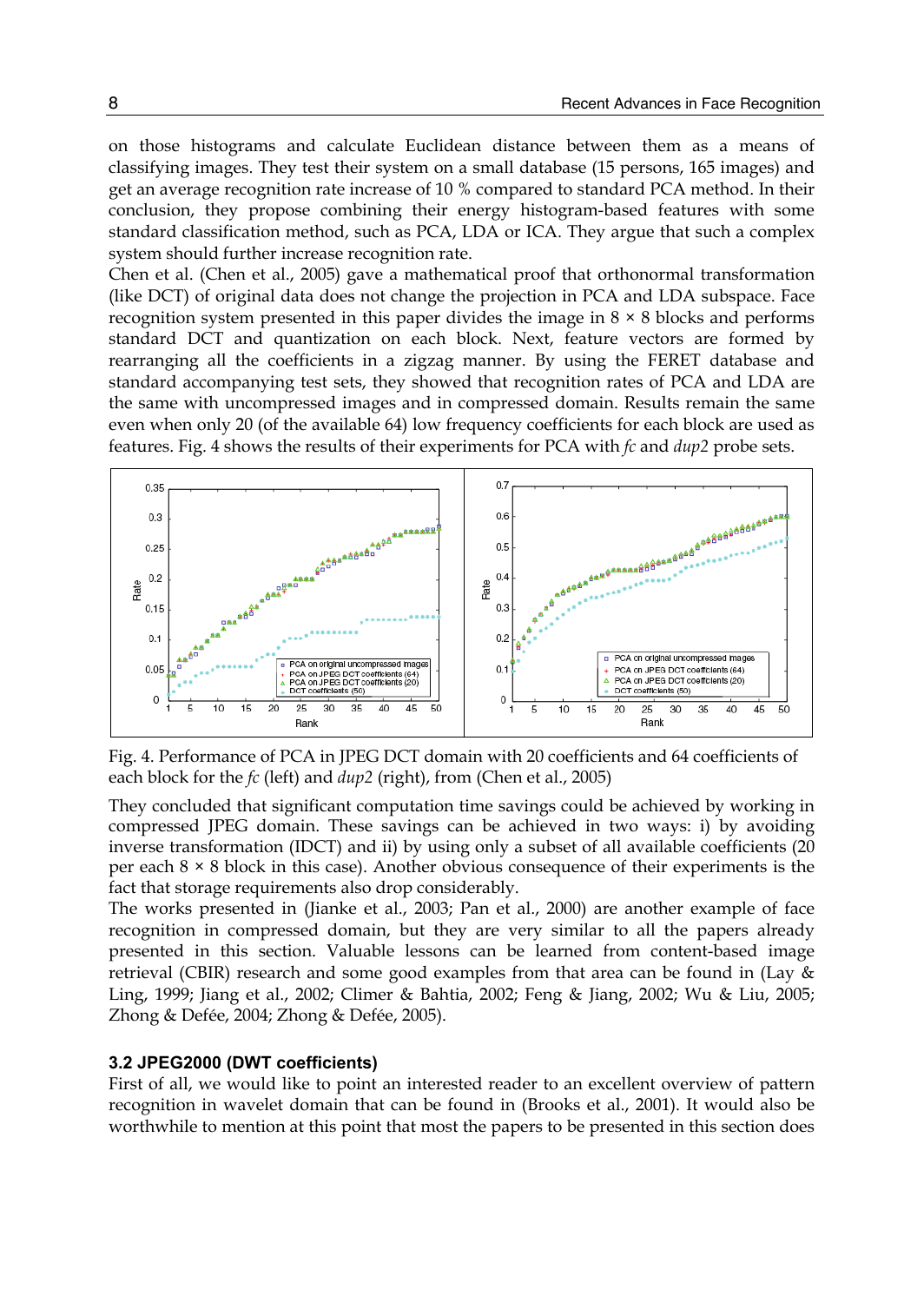not deal with JPEG2000 compressed domain and face recognition in it. They mostly deal with using wavelets as part of the face recognition system, but without any compression or coefficient discarding. They were chose however to be presented here because we believe they form a strong starting point for any work to be done in JPEG2000 domain in future. The work presented in (Delac et al., 2007b) is along those lines of thought.

Sabharwal and Curtis (Sabharwal & Curtis, 1997) use Daubechies 2 wavelet filter coefficients as input into PCA. The experiments are performed on a small number of images and the number wavelet decomposition was increased in each experiment (up to three decompositions). Even though the authors claim that the images were compressed, it remains unclear exactly what they mean since no discarding of the coefficients, quantization or entropy coding was mentioned. The recognition rates obtained by using wavelet coefficients (regardless of the number of decompositions) were in most cases superior to the results obtained with uncompressed images. The observed recognition rate increases were mostly around 2 %. Surprisingly, recognition rates were increasing with the increase of the number of decompositions.

Garcia et al. (Garcia et al., 2000) performed one standard wavelet decomposition on each image from the FERET database. This gave four bands, each of which was decomposed further (not only the approximation band). This way there are 15 detail bands and one approximation. No details on the exact wavelet used were reported. Mean values and variances were calculated for each of the 16 bands and feature vector is formed from those statistical measures. Battacharyya distance was used for classification. The authors did not use standard FERET test sets. They compare their results with the ones obtained using uncompressed (original) images and standard PCA method. The overall conclusion that was given is that face can be efficiently described with wavelets and that recognition rates are superior to standard PCA method with original images.

Similar idea can be found in (Feng e al., 2000) as well. However, in this paper several wavelets were tested (Daubechies, Spline, Lemarie) to finally choose Daubechies 4 to be used in a PCA-based face recognition system. The HH subband after three decompositions was used as input to PCA and recognition rate increase of ≈ 5% was reported.

Xiong and Huang (Xiong & Huang, 2002) performed one of the first explorations of using features directly in the JPEG2000 domain. In their work, they calculate first and second moment of the compressed images and use those as features for content-based image retrieval. Even though this paper does not strictly relate to face recognition, it represents an important step towards fully compressed domain pattern recognition. Authors recognize avoiding IDWT as one of the most important advantages of their approach. In their experiments, the authors used images compressed to 4 bpp (20:1). They observed only a small retrieval success drop on those images and recommend further research of various possible feature extraction techniques in the compressed domain.

Chien and Wu (Chien & Wu, 2002) used two wavelet decompositions to calculate the approximation band, later to be used in face recognition. Their method performed slightly better than standard PCA. Similarly, in (Li & Liu, 2002) Li and Liu showed that using all the DWT coefficients after decomposition as input to PCA yields superior recognition rates compared to standard PCA.

Two decompositions with Daubechies 8 wavelet were used by Zhang et al. (Zhang et al., 2004) with the resulting approximation band being used as input into a neural networkbased classifier. By experimenting with several databases (including FERET) significant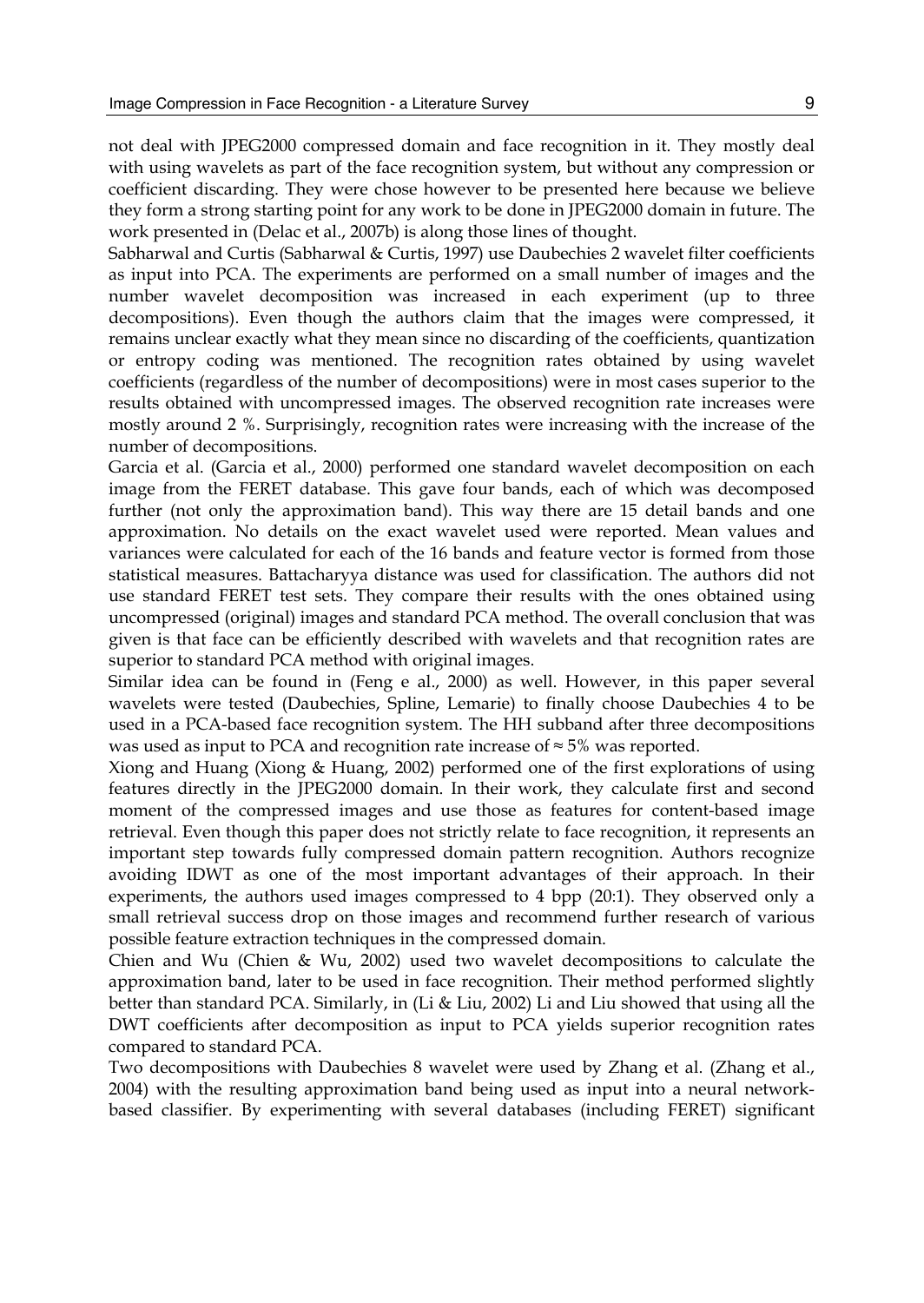**DWT coefficients (JPEG2000 at 1 bpp) DWT coefficients**  *Algs.* **(JPEG2000 at 1 bpp)** (JPEG2000 at 0.5 bpp) *fb fc dup1 dup2 fb fc dup1 dup2*  **PCA+L1** 77.8 49.0 37.1 18.8 79.0 50.0 38.2 18.4 **PCA+L2** 75.0 19.6 32.4 8.5 75.1 19.6 33.0 9.8 **PCA+COS** 73.8 19.6 33.9 10.7 73.9 18.6 33.8 10.3 **LDA+L1** 72.3 18.6 34.6 15.0 72.6 19.6 35.2 15.0 **LDA+L2** 75.6 22.2 32.7 9.0 75.7 23.2 33.0 9.8 **LDA+COS** 74.1 21.6 34.1 10.3 74.6 21.1 34.2 10.3 **ICA+L1** 65.9 18.0 32.4 22.2 65.3 13.9 31.6 21.4 **ICA+L2** 75.7 45.4 33.7 23.5 75.5 46.4 33.2 22.7 **ICA+COS** 83.0 68.0 42.9 31.6 82.8 67.5 43.5 31.6

recognition rates improvements were observed compared to standard PCA in all experiments. Unfortunately, standard FERET test sets were not used so it is hard do compare the results with other studies.

Table 1. Results of the experiments from (Delac et al. 2007b). The numbers in the table represent rank 1 recognition rate percentages.

By using Daubechies 4 wavelet and PCA and ICA, Ekenel and Sankur (Ekenel & Sankur, 2005) tried to find the subbands that are least sensitive to changing facial expressions and illumination conditions. PCA and ICA were combined with L1, L2 and COS metrics in a standard nearest neighbor scenario. They combine images from two databases and give no detail on which images were in the training, gallery and probe sets. An important contribution of this paper lays in the fact this study is performed in a very scientifically strict manner since the same recognition method is used once with uncompressed pixels as input (what we so far referred to as standard PCA method) and once with DWT coefficients as input. In the experiment with images of different expressions, no significant difference in recognition results using uncompressed images and DWT coefficients was observed. In the experiment with images with different illumination conditions, a considerable improvement was observed when DWT coefficients were used instead of pixels (over 20% higher recognition rate for all tested methods).

In (Delac et al., 2007b) the authors showed that face recognition in compressed JPEG2000 domain is possible. We used standard JPEG2000 scheme and stopped the decompression process at point B (right before the inverse DWT). We tested three well-known face recognition methods (PCA, LDA and ICA) with three different metrics, yielding nine different method-metric combinations. FERET database was used along with its standard accompanying protocol. No significant performance drops were observed in all the experiments (see Table 1). The authors therefore concluded that face recognition algorithms can be implemented directly into the JPEG2000 compressed domain without fear of deleterious effect on recognition rate. Such an implementation would save a considerable amount of computation time (due to avoiding the inverse DWT) and storage and bandwidth requirements (due to the fact that images could be compressed). Based on our research we also concluded that JPEG2000 quantization and entropy coding eliminate DWT coefficients not essential for discrimination. Earlier studies confirm that information in low spatial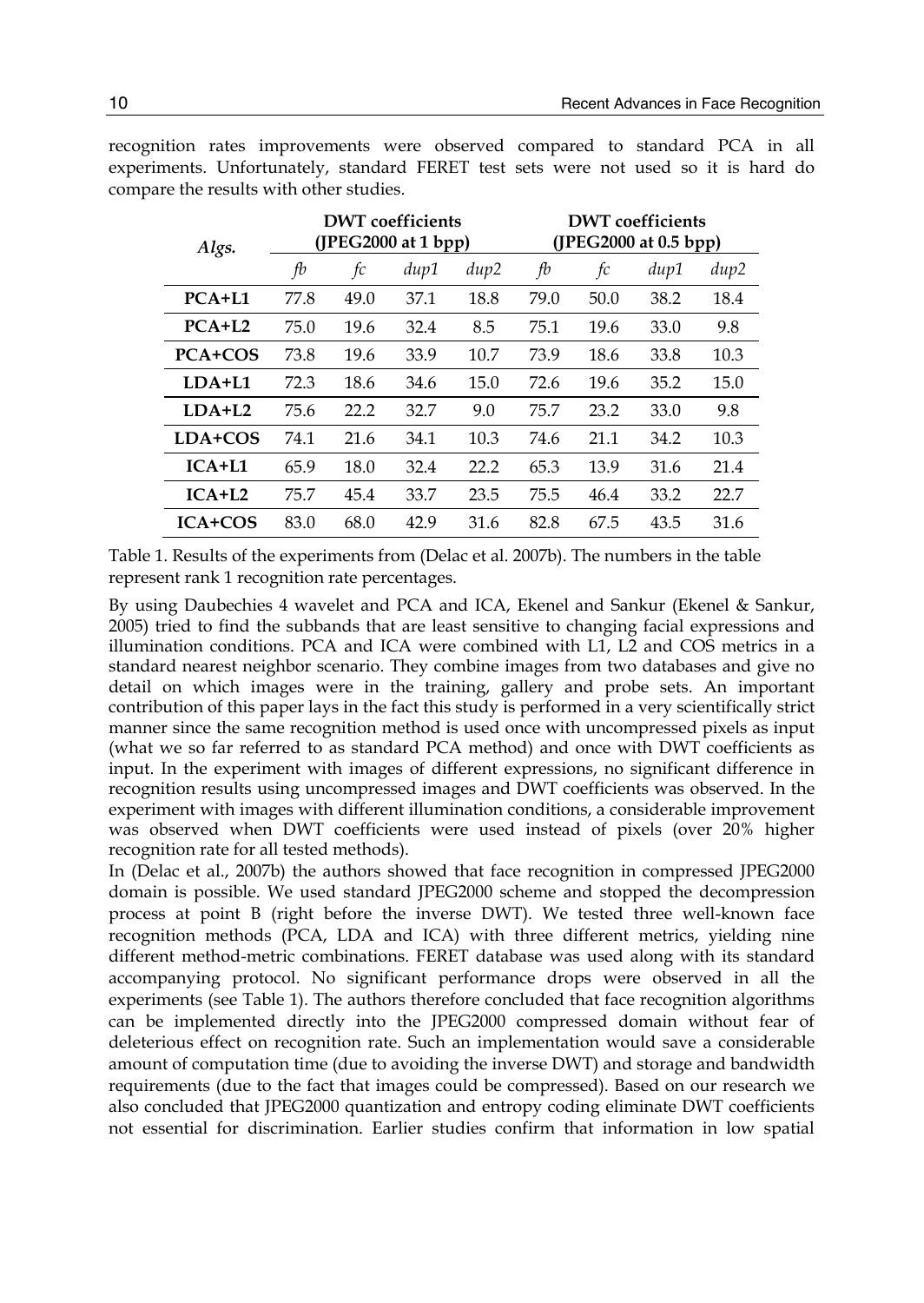frequency bands plays a dominant role in face recognition. Nastar et al. (Nastar & Ayach, 1996) have investigated the relationship between variations in facial appearance and their deformation spectrum. They found that facial expressions and small occlusions affect the intensity manifold locally. Under frequency-based representation (such as wavelet transform), only high frequency spectrum is affected. Another interesting result that needs to be emphasized is the improvement in recognition rate for PCA and LDA algorithms for the *fc* probe set. This further justifies research into possible implementation of face recognition algorithms directly into JPEG2000 compressed domain, as it could (as a bonus benefit) also improve performance for different illumination task.

#### **3.3 Analysis**

From the papers reviewed in this section, one can draw similar conclusion as in previous section: working in compressed domain does not significantly deteriorate recognition accuracy. However, it is important to mention that this claim is somewhat weaker than the one about compression effects when using decompressed images (previous section) since many of the papers surveyed here do not directly use JPEG or JPEG2000 domain. Those that do, however, still agree that working in compressed domain does not significantly deteriorate recognition accuracy. Additionally, most of the papers presented report a slight (sometimes even significant) increase in recognition rates. Although we only presented a short description of each of the papers, when analyzing them in more depth it is interesting to notice that most of them stopped the decompression process at points B or C (Fig. 1). We found no papers that would use entropy-coded information.

We already mentioned that main advantages of working in compressed domain are computational time savings. Inverse discrete cosine transform (IDCT) in JPEG and inverse discrete wavelet transform (IDWT) in JPEG2000 are computationally most intensive parts of the decompression process. Thus, any face recognition system that would avoid IDCT would theoretically save up to  $O(N^2)$  operations, where N is the number of pixels in an image. If DCT is implemented using FFT, the savings would be up to *O*(*N*log*N*). Theoretical savings by avoiding IDWT are up to *O*(*N*).

Looking at the papers presented here and analyzing what was done so far, we can conclude that this area is still quite unexplored. There are currently only a handful of papers that deal with JPEG compressed domain and just one paper that deals with face recognition in JPEG2000 domain (Delac et al., 2007b). Additional encouragement to researchers to further explore this area can be found in the success of compressed domain algorithms in other areas, most obviously in CBIR (Mandal et al., 1999).

## **4. Conclusions**

In this chapter we have presented an extensive literature survey on the subject of image compression applications in face recognition systems. We have categorized two separate problems: i) image compression effects on face recognition accuracy and ii) possibilities of performing face recognition in compressed domain. While there are a couple of papers dealing with the former problem strictly connected to JPEG and JPEG2000 compression, the latter problem is up to now only superficially researched. The overall conclusion that can be drawn from research done so far is that compression does not significantly deteriorate face recognition accuracy, neither in spatial domain nor in compressed domain. In fact, most of the studies show just the opposite: compression helps the discrimination process and increases (sometimes only slightly, sometimes significantly) recognition accuracy.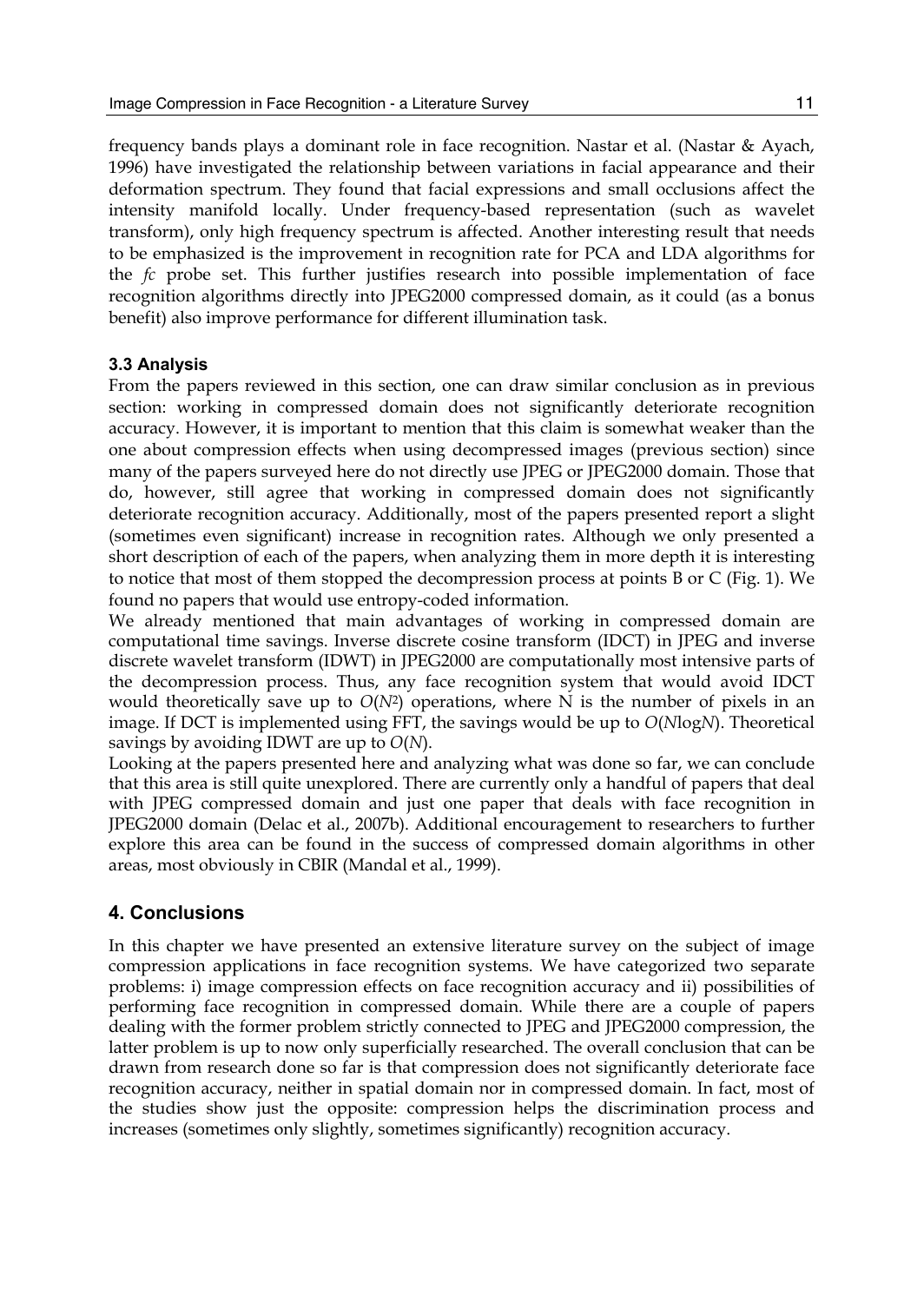We have also identified a couple important issues that need to be addressed when doing research on compression in face recognition: experimental setup to mimic the expected real life scenario and the problem of results representation. For instance, quality factor in JPEG should be avoided as it will yield different compression ratios for each image, dependent on the contents on the image. There seems to be a need for a consensus on results presentation. Having in mind that the number of bits per pixel (bpp) is the only precise measure of compression, all results should be presented as a function of bpp and compared to results from pixel domain in the same experimental setup.

There is still a lot of work to be done but given that face recognition is slowly entering our everyday lives and bearing in mind the obvious advantages that compression has (reducing storage requirements and increasing computation speed when working in compressed domain), further research of this area seems inevitable.

## **5. References**

- Biometric Data Interchange Formats Part 5: Face Image Data, *ISO/IEC JTC1/SC37 N506, ISO/IEC IS 19794-5*, 2004
- Face Recognition Format for Data Interchange, *ANSI INCITS 385-2004*, American National Standard for Information Technology, New York, 2004.
- Blackburn D.M., Bone J.M., Phillips P.J., FRVT 2000 Evaluation Report, 2001, available at: http://www.frvt.org/FRVT2000/documents.htm
- Brooks R.R., Grewe L., Iyengar S.S., Recognition in the Wavelet Domain: A Survey, *Journal of Electronic Imaging*, Vol. 10, No. 3, July 2001, pp. 757-784
- Chen W., Er M.J., Wu S., PCA and LDA in DCT Domain, *Pattern Recognition Letters*, Vol. 26, Issue 15, November 2005, pp. 2474-2482
- Chien J.T., Wu C.C., Discriminant Waveletfaces and Nearest Feature Classifiers for Face Recognition, *IEEE Trans. on Pattern Analysis and Machine Intelligence*, Vol. 24, No. 12, December 2002, pp. 1644-1649
- Climer S., Bhatia S.K., Image Database Indexing using JPEG Coefficients, *Pattern Recognition*, Vol. 35, No. 11, November 2002, pp. 2479-2488
- Delac K., Grgic M., A Survey of Biometric Recognition Methods, *Proc. of the 46th International Symposium Electronics in Marine, ELMAR-2004*, Zadar, Croatia, 16-18 June 2004, pp. 184-193
- Delac K., Grgic M., Grgic S., Effects of JPEG and JPEG2000 Compression on Face Recognition, *Lecture Notes in Computer Science - Pattern Recognition and Image Analysis*, Vol. 3687, 2005, pp. 136-145
- Delac, K., Grgic, M. (eds.), *Face Recognition*, I-Tech Education and Publishing, ISBN 978-3- 902613-03-5, Vienna, July 2007, 558 pages
- Delac K., Grgic M., Grgic S., Image Compression Effects in Face Recognition Systems, In: *Face Recognition*, Delac, K., Grgic, M. (Eds.), I-Tech Education and Publishing, ISBN 978-3-902613-03-5, Vienna, July 2007, pp. 75-92
- Delac, K., Grgic, M., Grgic, S., Towards Face Recognition in JPEG2000 Compressed Domain, *Proc. of the 14th International Workshop on Systems, Signals and Image Processing (IWSSIP) and 6th EURASIP Conference focused on Speech & Image Processing, Multimedia Communications and Services (EC-SIPMCS)*, Maribor, Slovenia, 27-30 June 2007, pp. 155-159
- Eickeler S., Muller S., Rigoll G., High Quality Face Recognition in JPEG Compressed Images, *Proc. of the 1999 International Conference on Image Processing*, ICIP'99, Vol. 1, Kobe, Japan, 24-28 October 1999, pp. 672-676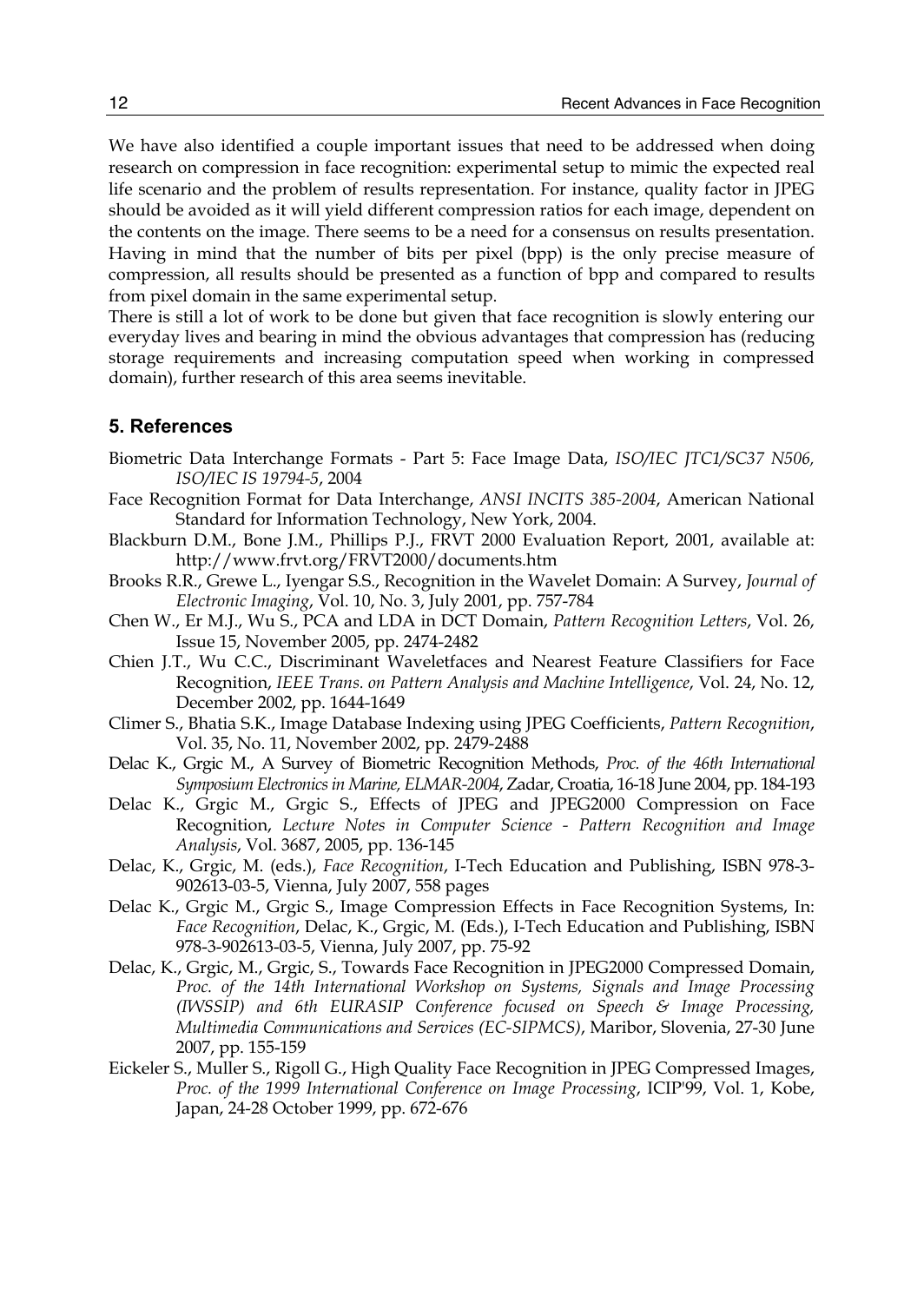- Eickeler S., Muller S., Rigoll G., Recognition of JPEG Compressed Face Images Based on Statistical Methods, *Image and Vision Computing*, Vol. 18, Issue 4, March 2000, pp. 279-287
- Ekenel H.K., Sankur B., Multiresolution Face Recognition, *Image and Vision Computing*, Vol. 23, Issue 5, May 2005, pp. 469-477
- Elad, M., Goldenberg, R., Kimmel, R., Low Bit-Rate Compression of Facial Images, *IEEE Trans. on Image Processing*, Vol. 16, No. 9, 2007, pp. 2379-2383
- Feng G., Jiang J., JPEG Compressed Image Retrieval via Statistical Features, *Pattern Recognition*, Vol. 36, No. 4, April 2002, pp. 977-985
- Feng G.C., Yuen P.C., Dai D.Q., Human Face Recognition Using PCA on Wavelet Subband, *Journal of Electronic Imaging*, Vol. 9, No. 2, April 2000, pp. 226-233
- Fonseca, P.; Nesvadha, J., Face detection in the compressed domain, *Proc. of the 2004 International Conference on Image Processing*, Vol. 3, 24-27 Oct. 2004, pp. 2015- 2018
- Funk, W., Arnold, M., Busch, C., Munde, A., Evaluation of Image Compression Algorithms for Fingerprint and Face Recognition Systems, *Proc. from the Sixth Annual IEEE Systems, Man and Cybernetics (SMC) Information Assurance Workshop*, 2005, pp. 72-78
- Garcia C., Zikos G., Tziritas G., Wavelet Packet Analysis for Face Recognition, *Image and Vision Computing*, Vol. 18, No. 4, March 2000, pp. 289-297
- Hafed Z.M., Levine M.D., Face Recognition Using the Discrete Cosine Transform, *International Journal of Computer Vision*, Vol. 43, No. 3, July 2001, pp. 167-188
- Jiang J., Armstrong A., Feng G.C., Direct Content Access and Extraction from JPEG Compressed Images, *Pattern Recognition*, Vol. 35, Issue 11, November 2002, pp. 2511-2519
- Jianke Z., Mang V., Un M.P., Face Recognition Using 2D DCT with PCA, *Proc. of the 4th Chinese Conference on Biometric Recognition (Sinobiometrics'2003)*, 7-8 December 2003, Beijing, China, available at: http://bbss.eee.umac.mo/bio03.pdf
- Lay J.A., Ling, G., Image Retrieval Based on Energy Histograms of the Low Frequency DCT Coefficients, *Proc. IEEE Int. Conf. On Acoustics, Speech and Signal Processing, ICASSP'99*, Vol. 6, Phoenix, AZ, USA, 15-19 March 1999, pp. 3009-3012
- Li B., Liu Y., When Eigenfaces are Combined with Wavelets, *Knowledge-Based Systems*, Vol. 15, No. 5, July 2002, pp. 343-347
- Li S.Z., Jain A.K., ed., *Handbook of Face Recognition*, Springer, New York, USA, 2005
- Luo H., Eleftheriadis A., On Face Detection in the Compressed Domain, *Proc. of the 8th ACM International Conference on Multimedia*, Marina del Rey, CA, USA, 30 October - 3 November 2000, pp. 285-294
- Mandal M.K., Idris F., Panchanathan S., A Critical Evaluation of Image and Video Indexing Techniques in the Compressed Domain, *Image and Vision Computing*, Vol. 17, No. 7, May 1999, pp. 513-529
- Mascher-Kampfer, A., Stoegner, H., Uhl, A., Comparison of Compression Algorithms' Impact on Fingerprint and Face Recognition Accuracy, *Visual Communications and Image Processing 2007 (VCIP'07), Proc. of SPIE 6508*, 2007, Vol. 6508, 650810, 12 pages
- Matschitsch, S., Tschinder, M., Uhl, A., Comparison of Compression Algorithms' Impact on Iris Recognition Accuracy, *Lecture Notes in Computer Science - Advances in Biometrics*, Vol. 4642, 2007, pp. 232-241
- McGarry D.P., Arndt C.M., McCabe S.A., D'Amato D.P., Effects of Compression and Individual Variability on Face Recognition Performance, *Proc. of SPIE*, Vol. 5404, 2004, pp. 362-372
- Moon H., Phillips P.J., "Computational and Performance Aspects of PCA-based Facerecognition Algorithms", *Perception*, Vol. 30, 2001, pp. 303-321
- Nastar C., Ayach N., Frequency-based Nonrigid Motion Analysis, *IEEE Trans. on Pattern Analysis and Machine Intelligence*, Vol. 18, pp. 1067-1079, 1996